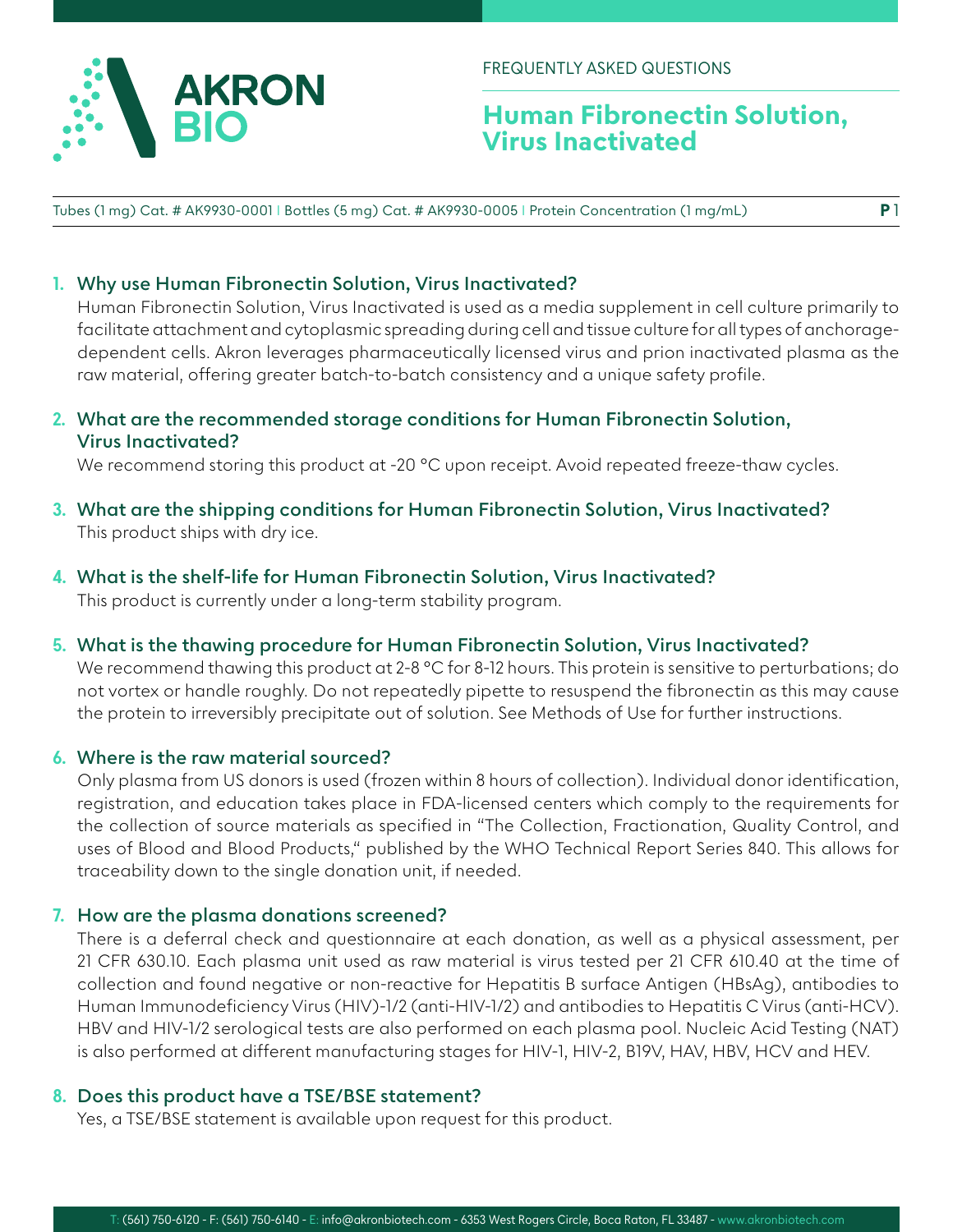

FREQUENTLY ASKED QUESTIONS

# **Human Fibronectin Solution, Virus Inactivated**

Tubes (1 mg) Cat. # AK9930-0001 I Bottles (5 mg) Cat. # AK9930-0005 I Protein Concentration (1 mg/mL)

## **9. What process is used for viral inactivation?**

Viral inactivation is accomplished via solvent detergent (S/D) treatment and immune neutralization (see Technical Overview).

## **10.What are the advantages of S/D treatment versus other inactivation methods currently used?**

S/D treatment has long been a standard and robust viral inactivation process for plasma products. S/D is extremely effective against enveloped viruses, reduces abnormal prion proteins, has mild effect on the overall protein quality and leaves most labile coagulation factors intact.

pH inactivation will irreversibly denature and destroy many viruses, but it might compromise the beneficial qualities of the material. Heat inactivation, irradiation, chromatography, and filtration methods have all been shown to have inactive effect on both non-enveloped and enveloped viruses. Overall, the virus inactivation of plasma products should be validated by antibody and PCR methods to detect a panel of regulatory agent defined adventitious viruses. The pathogen safety studies should be incorporated for all relevant steps of the manufacturing process. A combination of these methods is used to reduce the overall risk of adventitious viruses and bloodborne pathogens in plasma products.

## **11. Are non-enveloped viruses inactivated also?**

S/D treatment is not effective against non-enveloped viruses. However, the presence of standardized levels of neutralizing antibodies in the plasma pool along with virus load control by redundant NAT screening minimizes the risk of transmitting non-enveloped viruses such as HAV and parvovirus B19V.

## **12. Is there S/D agent remaining in the product that might affect cell growth?**

Remaining levels of S/D agents are below what has been found to impair cell growth.

## **13. What safety testing is done on the final product?**

Every lot of final product is tested for the presence of Mycoplasma before release. Every lot is also tested and released with specifications and methods per USP/EP, for both Endotoxin (USP <85> / EP 2.6.14) and Sterility (USP <71> / EP 2.6.1).

## **14. Which cell types are suitable?**

Human Fibronectin Solution, Virus Inactivated will facilitate attachment and cytoplasmic spreading during cell and tissue culture for all types of anchorage-dependent cells. Fibronectin has been shown to promote cell adhesion, spreading, proliferation, and differentiation for a variety of cultured cell types.

## **15. Is the performance comparable to competitor products?**

To our knowledge, no other virus inactivated human fibronectin product currently exists on the market. Functionality data for this product is available upon request.

**P** 2